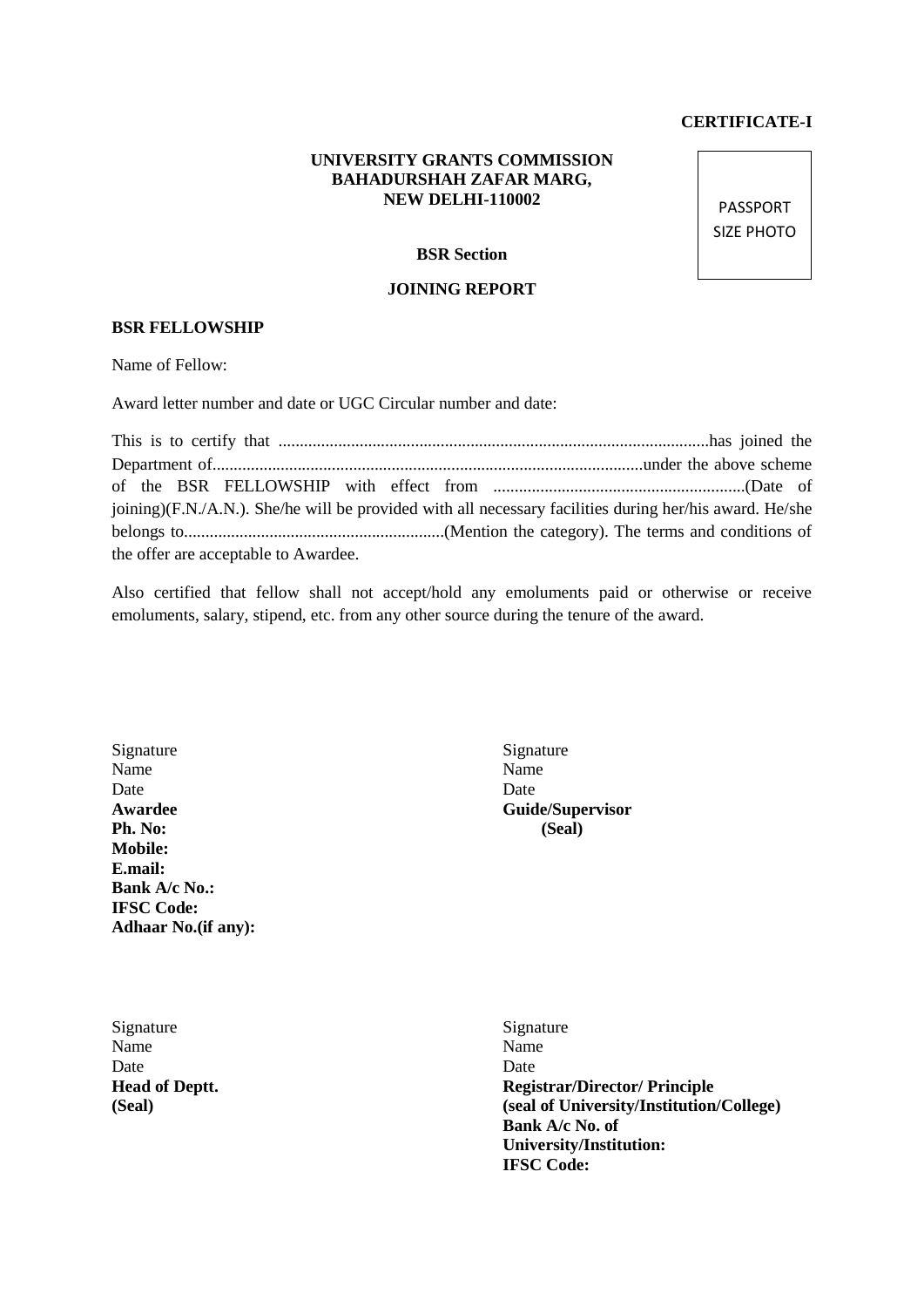#### **ANNEXURE-II**

## **UNIVERSITY GRANTS COMMISSION BAHADURSHAH ZAFAR MARG, NEW DELHI-110002**

#### **SA-I SECTION**

#### **JOINING REPORT**

#### **JRF in Science, Humanities & Social Sciences**

## **Name of Fellow: Award letter number and date or UGC Circular and date:**

This is to certify that....................................................................................has joined the Department of ..........................................................................for doing.......................................................................... (M.Phil/Ph.D) in the subject of.....................................................under the above scheme of the **JRF in**  Sciences, Humanities & Social Sciences students of University Grants Commission with effect from........................................(F.N./A.N.). He/She belongs to..................................................... *(Mention the category*). His /Her date of registration is.......................................He/She will be provided with all necessary facilities during his/her tenure of award. The terms and conditions of the offer are acceptable to Awardee.

 Also certified that fellow shall not accept/hold any emoluments paid or otherwise or receive emoluments, salary, stipend, etc. from any other source during the tenure of award.

Signature Signature Signature Name Name Name Date Date Date **Awardee Guide/Supervisor Ph. No: (Seal) Mobile: E.mail: Bank A/c No.: IFSC Code: Adhaar No.(if any):**

Signature Signature Signature Name Name Name Date Date Date

**Head of Deptt. Registrar/Director/ Principle (Seal) (seal of University/Institution/College) Bank A/c No. of University/Institution: IFSC Code:**

PASSPORT SIZE PHOTO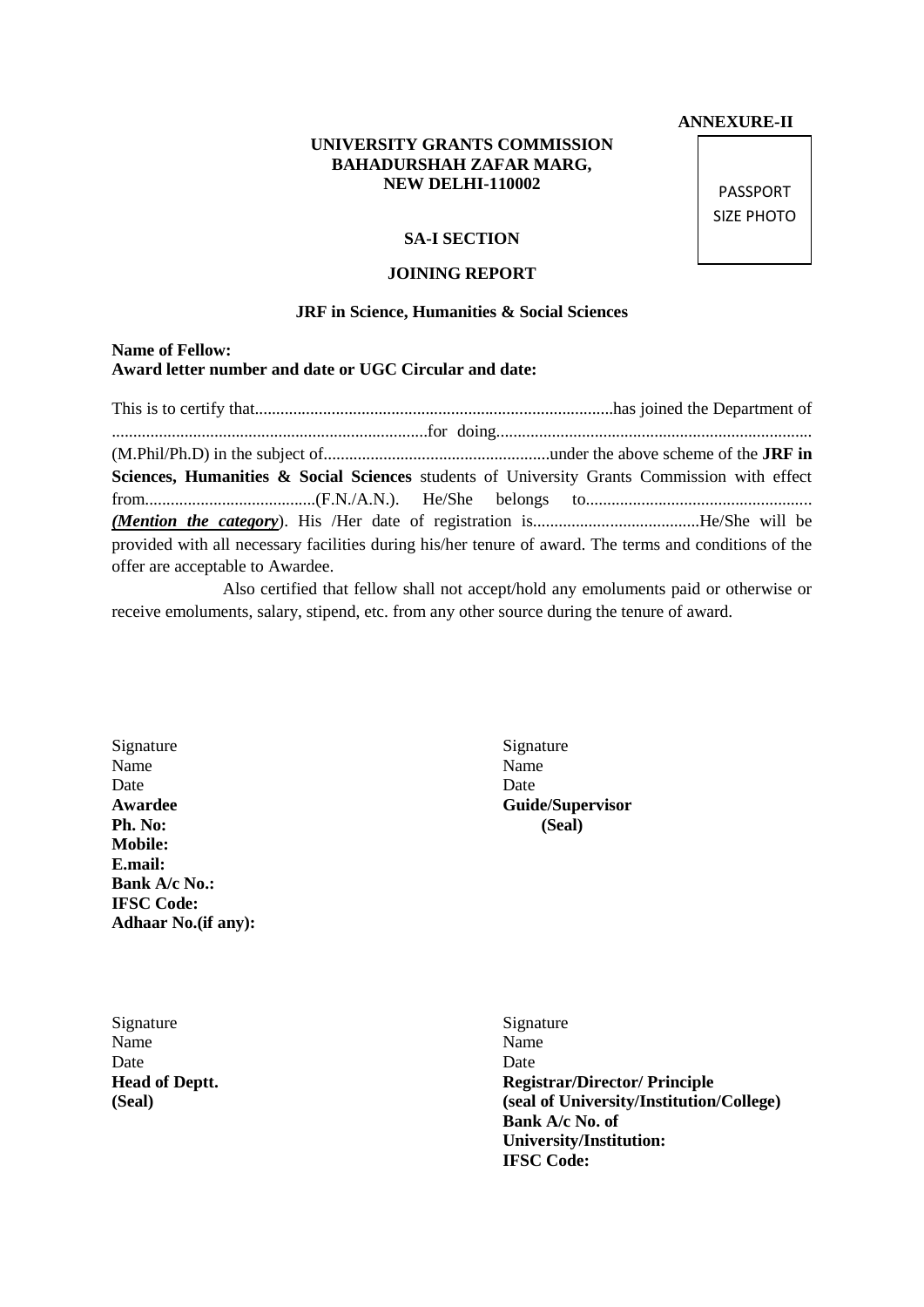## **TO WHOM IT MAY CONCERN**

It is certified that original certificate of the candidate in respect of Mr./Ms.-------------------------------- has been checked as per detail below and the candidate fulfil the minimum eligibility conditions for Junior Research Fellowships:

| <b>PURPOSE</b>                                                                                                                                                                                                                                                                                                                                                                  | <b>Checked or not</b><br>(write Yes or<br>No) | <b>Whether copy</b><br>enclosed or not | Remarks, if any |
|---------------------------------------------------------------------------------------------------------------------------------------------------------------------------------------------------------------------------------------------------------------------------------------------------------------------------------------------------------------------------------|-----------------------------------------------|----------------------------------------|-----------------|
| Whether the candidate disabled (PWD)                                                                                                                                                                                                                                                                                                                                            |                                               |                                        |                 |
| candidate<br>Whether<br>have<br>55%<br><sub>in</sub><br>Master's Degree for General/OBC of<br>Non-creamy layer)                                                                                                                                                                                                                                                                 |                                               |                                        |                 |
| Whether candidate<br>have<br>50%<br>for<br>SC/ST/PWD.                                                                                                                                                                                                                                                                                                                           |                                               |                                        |                 |
| Whether candidate more than 28 years<br>of age as on the first day of the month<br>NET examination (i.e., $1st$<br>June/December) and relaxation by five<br>years for SC/ST/PWD/OBC (Non-<br>creamy layer) and female candidates.<br>Relaxation in age up to 3 years to<br>candidate who have done LLM. Total<br>relaxation on the above ground(s)<br>cannot exceed five years. |                                               |                                        |                 |

(Head of the concerned Department) (Registrar/Principal/Director) University/College/Institute University/College/Institute (Seal) (Seal)